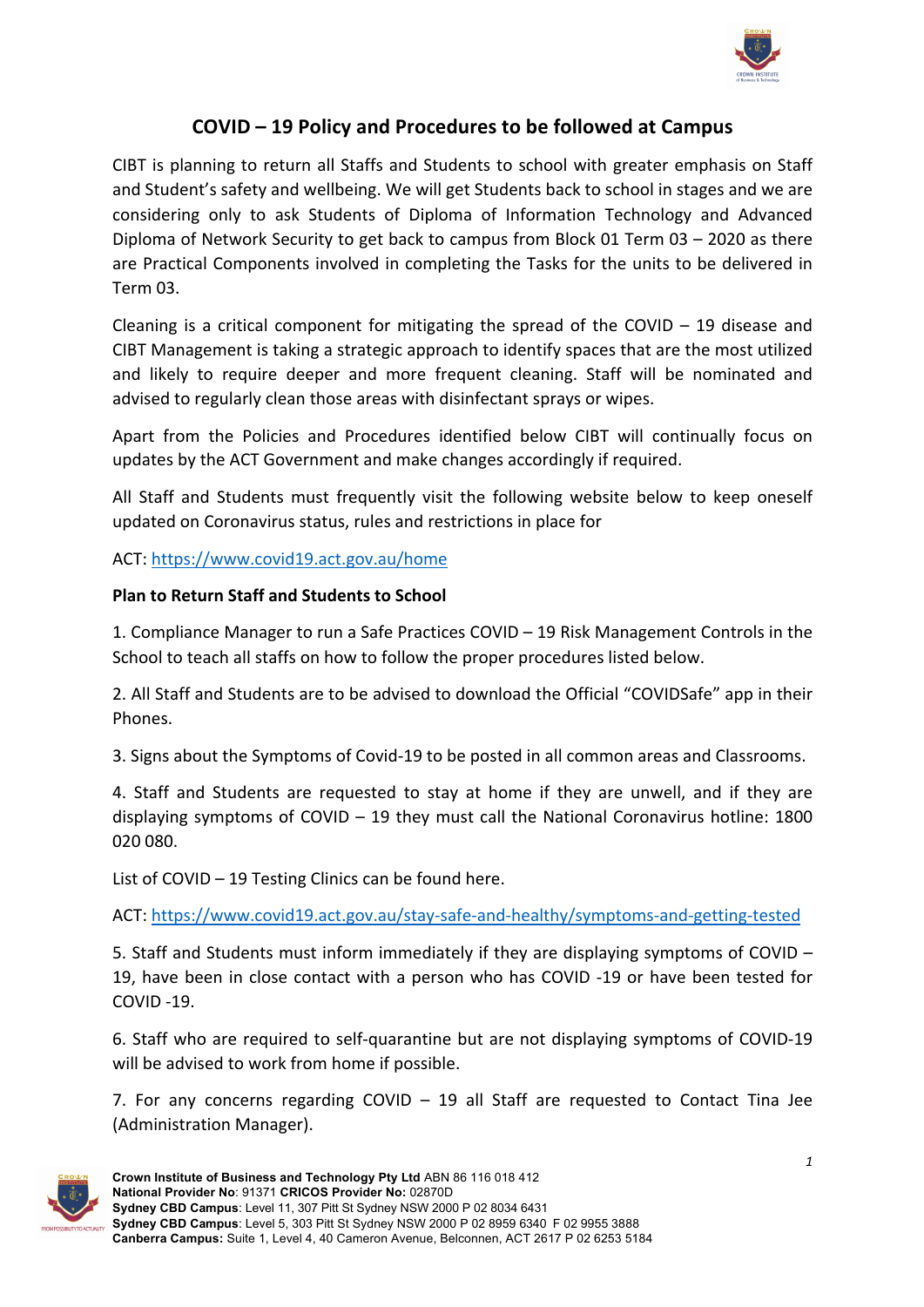

8. All Visitors in the Campus must register their name and mobile number or email address with the Receptionist.

# **COVID – 19 Risk Management Controls**

#### **Physical Distancing at Campus:**

1. Move Staff Workstations (if required), Student's desk and tables in Staffrooms and Classrooms further apart to comply with Social Distancing.

2. Put up posters around each Campuses to make everyone aware of the "4 square metres of space for each person" rule introduced by the State Government.

3. Staff and Students must abide by the signs at the entrances to lifts to ensure the maximum safe capacity is not exceeded.

4. Provide social distancing markers on the floor in areas where Students line up for inquiry or to submit Assessments (Example: In front of the Reception and Trainer's Desk).

5. Student Support Officers / nominated Staff will be responsible for keeping everyone the required 1.5 metre distance apart in accordance with the latest government requirements.

#### **Maintaining Safe Hygiene Practices at Campus:**

1. Hand Sanitiser Stations must be kept at Entry and Exit points around the Campus. (Example: In front of the Lift, Reception, In front of Very Classrooms and Common Areas).

2. Ensure Bathrooms and Kitchen are well stocked with Handwash and Paper Towels.

3. Put up Posters with Instructions on how to wash Hands properly.

4. Instruct Students and Staff on ways to limit the spread of Germs by not touching their face, sneezing into their elbow and staying home if they feel sick.

5. Disinfectant Wipes to be kept in all Classrooms and Staffrooms so that before using the Computer, Students and staff wipes off the Mouse and the Keyboards to minimise any spread of viruses.

6. No shaking hands or touching objects unless necessary. Students must not share any stationery among themselves nor borrow from the Trainer.

7. Compulsory for all Trainers and Receptionist to wear Mask and Gloves in school. Students are also advised to wear Mask and Gloves in school.

8. Trainers are required to Check each Student's Temperate upon entering the Class.

## **Cleaning of the Campus:**